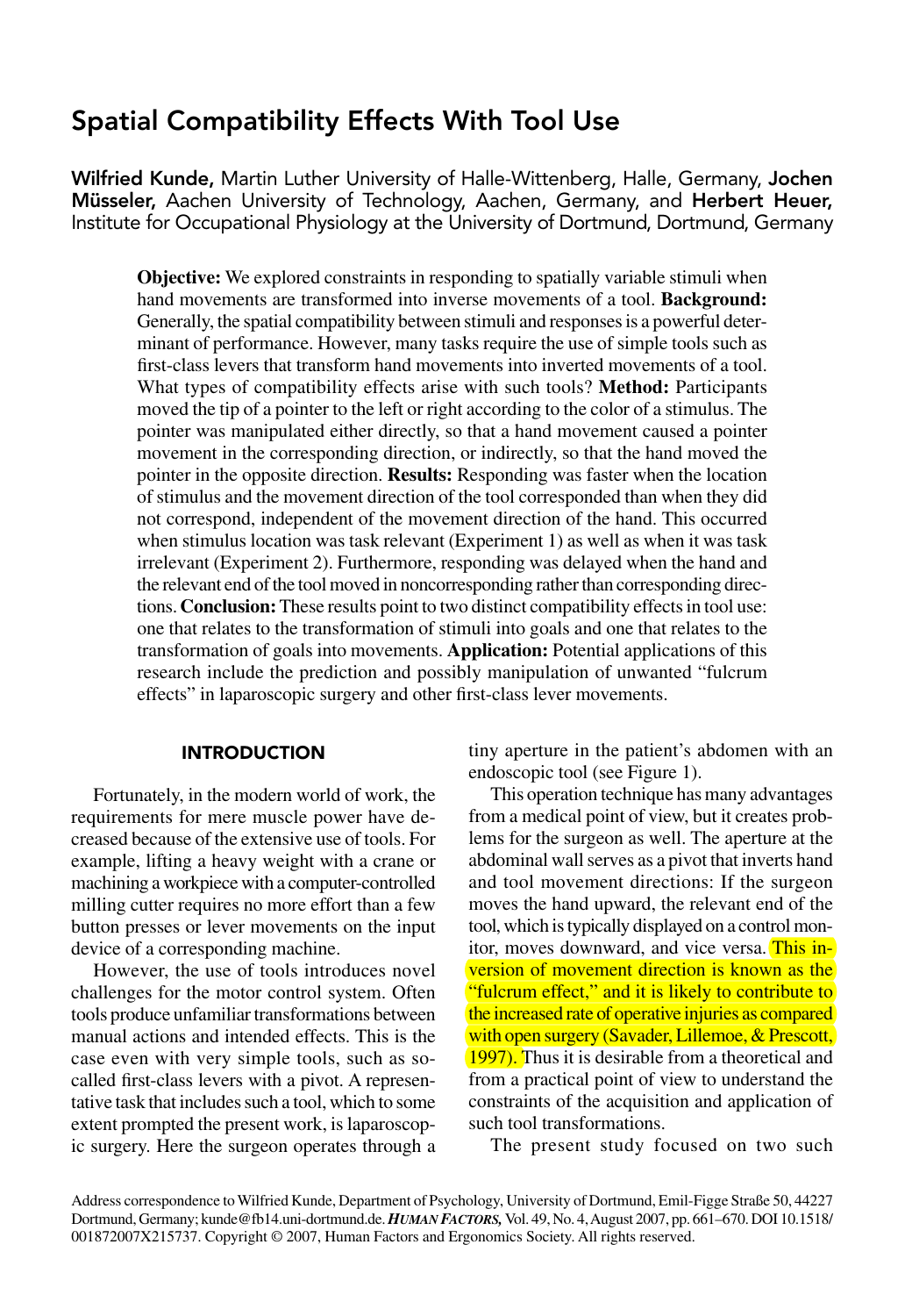

*Figure 1.* Illustration of an endoscopic tool in laparoscopic surgery. The pivot of the tool transforms the surgeon's hand movements into inverted movements of the tip of the tool.

constraints. The first one is spatial stimulusresponse (S-R) compatibility. Normally, responding to a stimulus is faster and more accurate when the stimulus location and response location spatially correspond (e.g., responding to a left stimulus with a left response) than when they do not correspond (e.g., responding to a left stimulus with a right response; Fitts & Seeger, 1953; see Proctor & Vu, 2006, for a recent review). This is a strikingly robust phenomenon that occurs even when stimulus location is task irrelevant – for example, when responding to the color of a left or right stimulus with a left or right response (Simon, 1969).

Does this phenomenon apply to transformed movements as well? The available evidence suggests that this might be so. Hommel (1993) showed that pressing a key in response to a stimulus is faster when a salient effect of the key press corresponds to the stimulus location, independent of the location of the key itself. Specifically, when a left key press switched on a lamp on the right side, pressing this key was faster with a stimulus on the right rather than on the left. What counts seems to be the correspondence between stimulus and intended effect (lamp) rather than the correspondence between stimulus and response (key press). However, with only two discrete responses and response effects, there was no continuous spatial transformation of hand movements into tool movements. It is thus unclear if this finding holds for continuous movement-effect inversions as well.

More telling in this respect are recent experiments by Proctor, Wang, and Pick (2004; see also Wang, Proctor, & Pick, 2003). Based on work by Guiard (1983), these authors studied wheel-rotation responses to tones presented to the left or right. The most relevant conditions in the present context used wheel rotations that resulted in the movement of a cursor on a display. Clockwise wheel rotations moved the cursor to the right, whereas counterclockwise rotations moved it to the left. Wheel rotations were initiated faster when the stimulus location corresponded to the direction of the to-be-produced cursor movement, even when the wheel was grasped at its bottom, so that hand and cursor moved in opposite directions (Proctor et al., 2004, Experiment 3). Thus, it seems that correspondence between stimulus location and effect movement (cursor) rather than between stimulus locations and hand movement is crucial.

However, this was the case only under specific conditions. When the cursor movement occurred after completion of the 8° wheel rotation, no effect of stimulus-cursor correspondence was found. Interestingly, in a set of experiments from our group (Müsseler, Kunde, Gausepohl, & Heuer, in press), the spatial correspondence between stimulus and tool effect did impact responding even with temporal delays up to 2,000 ms between hand and effect. It is thus fair to say that the necessary conditions for coding responses in terms of response effects are not yet settled. Consequently, it is questionable whether the spatial correspondence between stimuli and hand movements or stimuli and tool movements is crucial when tools such as laparoscopic instruments are used.

The second question addressed was whether the inversion of hand and tool movement would cause costs as such, independent of the spatial correspondence to the stimulus. One must keep in mind that when hand and tool move in opposite directions, these movements are spatially incompatible with each other. Provided that both aspects of a tool-mediated action (i.e, the proximal movement of the hand and the distal movement of the tool) are cognitively represented, this incompatibility might cause some interference. Regarding such tool-induced costs, the available evidence is ambivalent. Mechsner, Kerzel, Knoblich, & Prinz (2001) found that the normally observed inferiority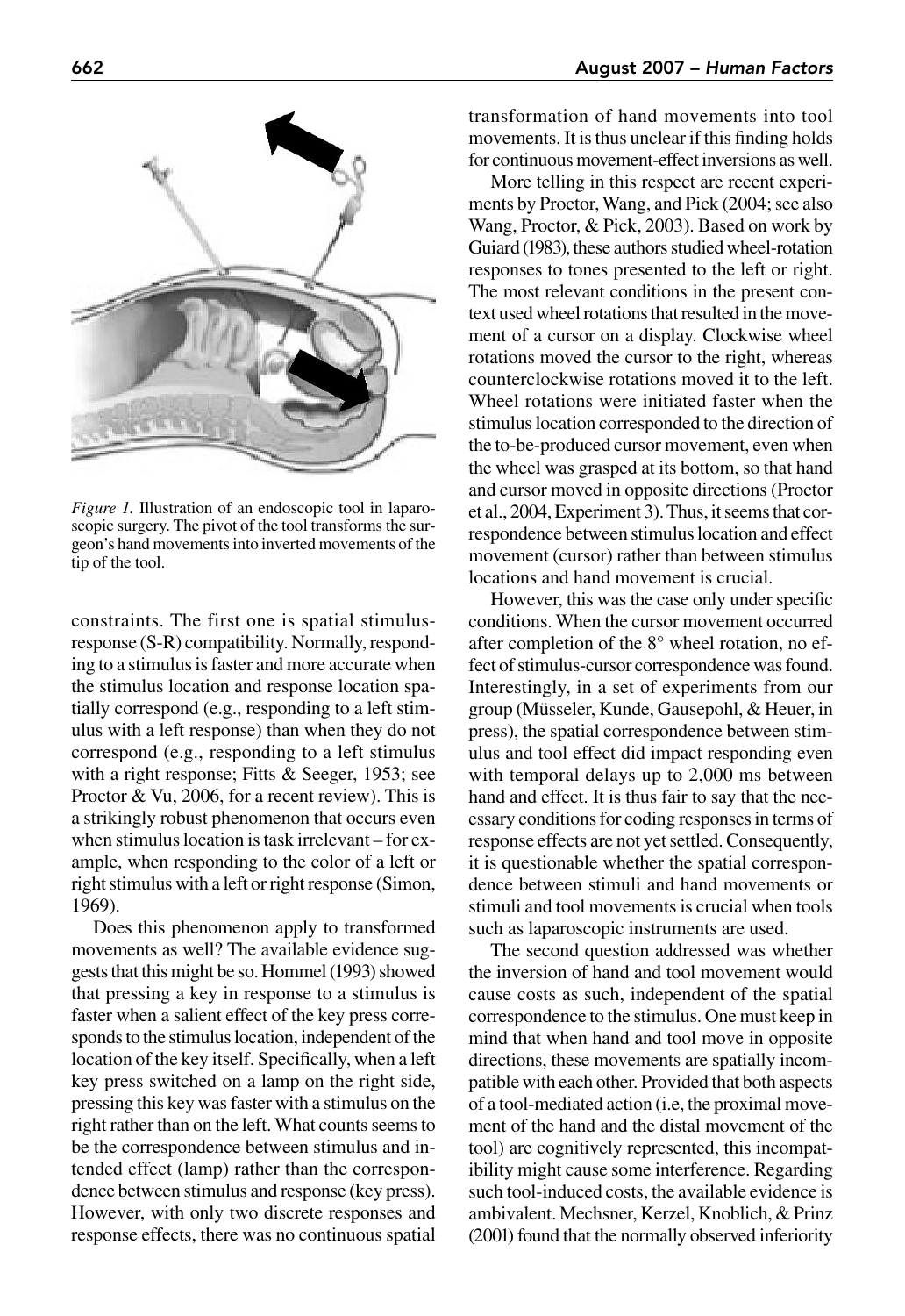of asymmetrical over symmetrical cyclic movements of the hands disappears when asymmetric hand movements are transformed into symmetric tool movements. Hence in this situation, the tool transformation was beneficial rather than harmful.

In the wheel-rotation study by Proctor et al. (2004, Experiment 2), when participants rotated the wheel by grasping it at the bottom while attempting to move a tape at the wheel's top in the opposite direction, responding was slightly, but not systematically, delayed as compared with a condition in which participants had only to move the hand, without having to move the tape. However, there are also observations suggesting that actions are harder to generate when they predictably produce incompatible sensory effects. For example, when participants manipulated a cursor on a screen with a handle, it took longer to initiate a movement when the handle and cursor moved in noncorresponding rather than corresponding directions (Kerr, 1976).

Likewise, pressing a key forcefully is harder when this key press produces a quiet rather than a loud tone (Kunde, 2001; Kunde, Koch, & Hoffmann, 2004), and uttering a word is harder when the vocal response triggers the presentation of an incompatible rather than a compatible word on a visual display (Koch & Kunde, 2002). Hence, there are reasons to speculate that mutually incompatible proximal and distal aspects of an action, under certain conditions, cause notable interference. From the perspective of applied research, it would be important to know whether such conditions are met when hand movements are transformed into spatially incompatible lever movements.

## EXPERIMENT 1

In Experiment 1 we implemented the basic paradigm (see Figure 2). The participants were to move the distal tip of a simulated tool presented on a computer screen either toward a stimulus or away from it, depending on the stimulus's color (comparable to a surgeon moving a laparoscopic tool toward a tissue to treat it or moving away from it to avoid damage). Hence, stimulus location was a relevant feature as it determined, in conjunction with stimulus color, the required movement direction.

Moving the tool was achieved by moving a handle, which was mounted in front of the screen, to the left or right. There were two conditions. In

the *indirect* control condition (Figure 2, top panels) the lever was connected to the lower end of the tool and affected the tip of the tool by means of a pivotal point. In this condition the hand and tool tip moved in opposite directions. This experimental condition mirrors to some extent the conditions employed by Megaw (1972), who studied the impact of movement direction and extent on movement programming. Our focus, however, was on the impact of the spatial correspondence between movement of the hand and the relevant part of the lever, rather than on movement direction or extent. Therefore, we compared the indirect control condition with a *direct* control condition, in which the handle was directly connected to the tip of the tool (Figure 2, bottom panels). Consequently, in this condition the hand and tip of the tool always moved in corresponding directions.

Note that in both conditions the pointer rotated around its midpoint, so the hand movements required to rotate the pointer around a certain angle were identical in the direct and indirect control conditions. Therefore, performance differences between these conditions must arise from the cognitive representation of the virtual tool on the computer screen, not from differences in programming muscle commands. Also, in both conditions the initial displays in a trial were identical (i.e., an uppointing pointer was shown). The display changed only as a consequence of the response – that is, after reaction time (RT) was measured. Thus, RT differences between direct and indirect control conditions cannot result from differences in afforded hand movements or perceptual differences of the display. Such differences must result from anticipated tool effects when the responses are prepared during the RT interval.

We expected that moving the tip of the tool toward the stimulus would generally be faster than moving it away from the stimulus, irrespective of the direction of the hand (i.e., stimulus-tool correspondence). Second, responding might be delayed overall in the indirect control condition as compared with the direct control condition because of the incompatibility of hand movement and tool movement (i.e., hand-tool correspondence).

# Method

*Participants.* Twelve students from the University of Halle-Wittenberg (4 men, 8 women) participated and were paid *€*6.

*Apparatus and stimuli.* The participants sat in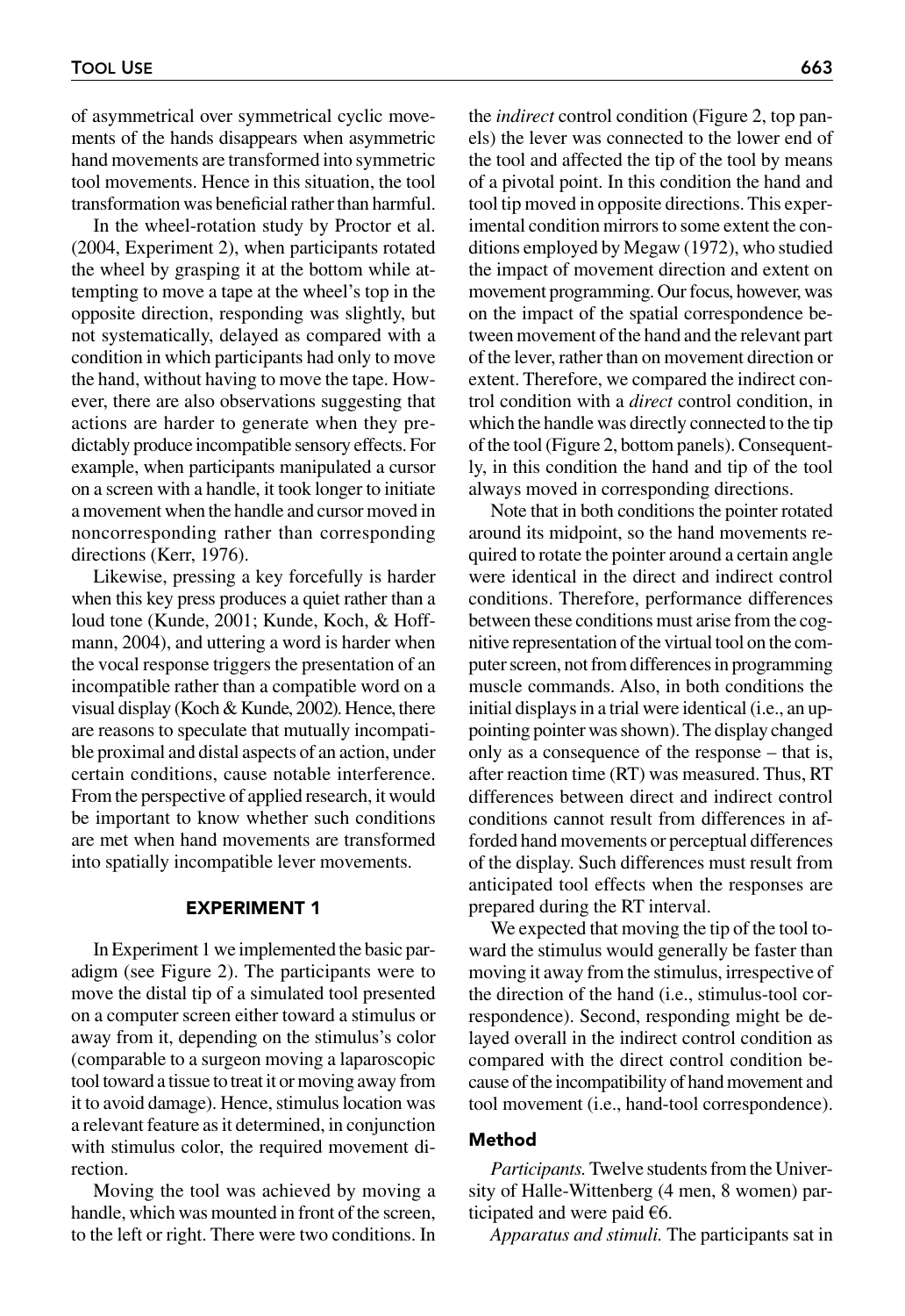

responding (right panels). Hand and tool movement directions were either corresponding (bottom panels) or noncorresponding (top panels). Middle: RTs as a function of stimulus-tool correspondence and hand-tool correspondence. Error responding (right panels). Hand and tool movement directions were either corresponding (bottom panels) or noncorresponding (top panels). Middle: RTs as a function of stimulus-tool correspondence and hand-tool correspondence. Error bars represent standard errors of the means. bars represent standard errors of the means.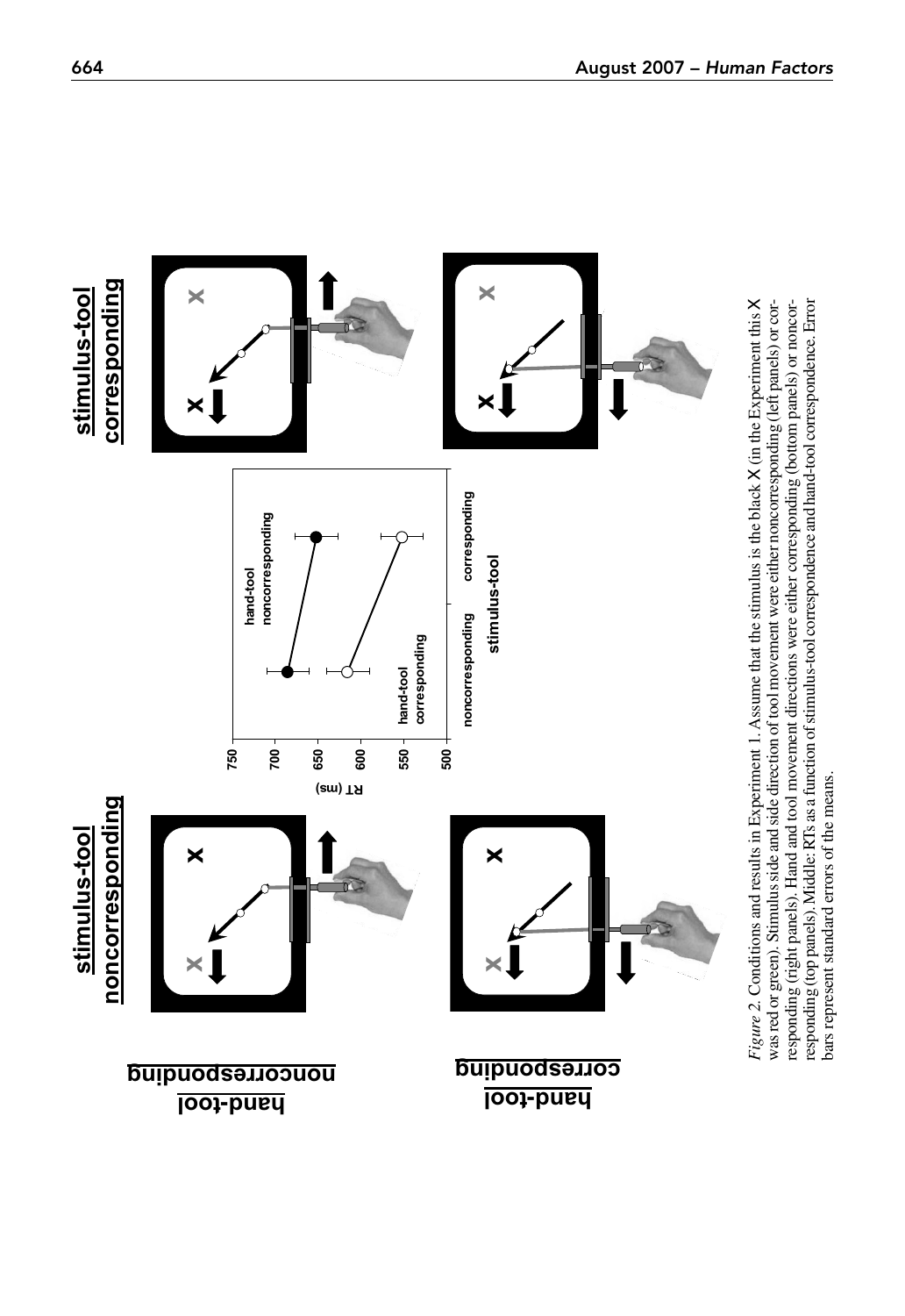front of a custom-made lever that was mounted directly in front of a 17-inch (~42-cm) video graphics array display. The lever was movable 10 cm in the horizontal direction, and the position of the lever was recorded with a sample rate of 100 Hz and an accuracy of 0.1 mm. On the display a pointer (length 9 cm) was displayed throughout the experiment in white on a black background. The pointer rotated around a pivotal point in its middle. The top of the physical lever that the participants manipulated ended at the bottom of the screen (see Figure 2). In the direct control condition there was a virtual prolongation of the physical lever presented on the screen (in dark gray), which ended at a rotary connection at the tip of the pointer. In the indirect control condition the virtual prolongation ended at a rotary connection at the bottom of the pointer.

Movements of the lever were continuously transformed into movements of the virtual lever prolongation and the pointer. The impression resulting from this arrangement was that the lever via its virtual connection manipulated either the top end or the bottom end of the pointer on the screen. All participants readily agreed on this impression. The hands moved in a straight line on the horizontal dimension, whereas the pointer rotated around its midpoint and, thus, moved slightly in the vertical direction as well. Consequently the virtual connection between the lever and the rotating pointer had to in length as well (see Figure 2). Therefore, it was explained to the participants that the lower end of the connection would be movable in the shaft of the lever, like the plunger of a bicycle pump. Additionally there were two white  $Xs$  (3  $\times$  3 mm) presented 40 mm to the left and right of the screen, 40 mm above the top end of the pointer. The critical stimulus was the change of one of these Xs into red or green.

*Procedure.* To equalize the start displays under direct and indirect control conditions, a trial started when the participants had moved the lever to the middle position, so that the pointer on the screen was vertically oriented. Abrief tone (2000 Hz, 100 ms) was presented 500 ms after the pointer had reached its starting position; 500 ms later, one of the two Xs became red or green. The task was to move the tip of the pointer about 3 cm either toward the colored stimulus or away from it. Half the participants moved the pointer toward a red stimulus and away from a green stimulus, whereas this mapping was reversed for the other half.

The RT was the interval between stimulus presentation and movement of the lever more than 10 mm away from the middle position. In case of an error, a brief visual feedback was provided.

Participants worked through a block with direct control of the tip of the pointer and a block with indirect control of the tip of the pointer separated by a brief break of about 5 min. The order of these conditions was counterbalanced across participants. Each participant performed 120 trials in the direct control condition and 120 trials in the indirect control condition. In half of the trials of each control condition a movement toward the stimulus was required, whereas in the other half a movement away from the stimulus was required. The order of trials within these conditions was random.

# Results

Trials with RTs below 100 ms and above 1500 ms were discarded as outliers (4.1% of the data). The data were submitted to a  $2 \times 2$  ANOVA, with the stimulus-tool correspondence (whether or not the side at which the stimulus was presented corresponded to the afforded pointer movement) and hand-tool correspondence (whether the hand and tool moved in corresponding or noncorresponding directions) factors as repeated measures.

The mean RTs from the factorial combinations of these factors are shown in Figure 2 (middle). RTs were lower when the tool tip moved to the side of the stimulus rather than away from it,  $F(1,11) =$ 9.40,  $MSE = 2166.15$ ,  $p < .01$ , and when hand and tool movement corresponded than when they did not, *F*(1, 11) = 41.55, *MSE* = 1758.2, *p* < .01. The interaction of these factors was not significant (*F*< 1), which implies that the influence of stimulustool correspondence was independent of whether the hand moved toward or away from the stimulus. Mean error rate was 2.1%. Responding was more accurate when hand movement and tool movement corresponded (1.9%) than when they did not  $(3.3\%)$ ,  $F(1, 11) = 8.01$ ,  $MSE = 3.32$ ,  $p <$ .05. No other effect was significant.

#### **Discussion**

Experiment 1 aimed at answering two questions. First, what is important when a tool is used for responding to a stimulus: the spatial correspondence of the stimulus to the intended effect or its correspondence to the hand movement? The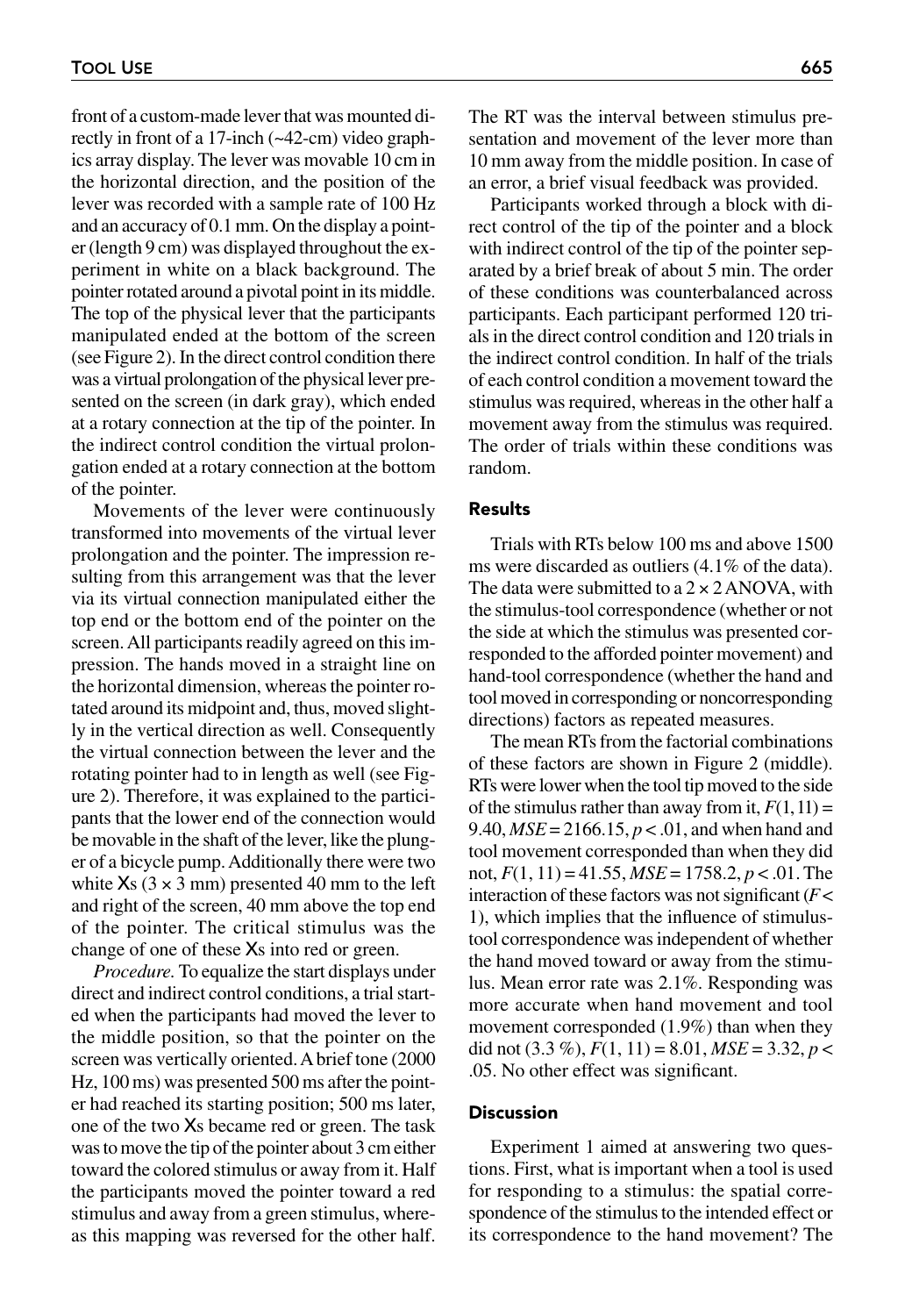results are clear cut: The spatial correspondence between stimulus and intended effect is crucial. Responding was faster when the relevant tip of the tool moved toward the stimulus rather than away from it, independent of the movement direction of the hand. If the relation between stimulus and hand was of any importance, the effect of stimulus-tool correspondence should reverse (or at least differ) when the hand and tool moved in opposite directions (see Figure 2, top panels). Obviously, this was not the case.

The influence of spatial correspondence between stimulus and tool movement is noteworthy because spatially corresponding trials (moving the tool toward the stimulus) were mixed with spatially noncorresponding trials (moving the tool away from the stimulus). Mixing compatible and incompatible trials often removes spatial compatibility effects (e.g., Vu & Proctor, 2004). Recent observations suggest that the removal of compatibility effects with mixed compatibility conditions depends on the type of responses. It occurs with discrete key press responses but not with continuous responses, such as rotations of a flight yoke (Yamaguchi & Proctor, in press). The presence of S-R compatibility effects with continuous lever movements in Experiment 1 fits into this picture. Still, the reasons for these apparent response type effects remain to be scrutinized by future research.

Second, are there any costs when a hand movement is translated into a spatially inverted movement of a tool? Again, the answer is clear cut: Yes, there are costs. Responding was overall slower (and less accurate) when the movement direction of the intended effect did not correspond to that of the hand, as compared with when it did correspond. Thus, spatial noncorrespondence between proximal hand movement and distal tool movement seems to produce substantial interference (e.g., Kunde, 2001). Before we discuss these results in more detail, we present a second experiment in which we wished to replicate these results under slightly different conditions.

# EXPERIMENT 2

Experiment 2 was designed to further the results of Experiment 1 in two respects. First, in Experiment 1 stimulus location was relevant, as the afforded tool directions (toward the stimulus or away from it) were defined relative to the location of the stimulus itself. Is the spatial correspondence effect between stimulus location and tool direction strong enough to affect performance even when stimulus location is task irrelevant? To test this we turned the task into a standard Simon task.

Participants were asked to move the tool leftward when the stimulus was red and rightward when it was green (or vice versa). Stimulus location is thus task irrelevant. Normally, the spatial stimulus code decays over time when it is task irrelevant, which is reflected in a decreasing correspondence effect when RT increases (e.g., Hommel, 1994). To explore whether this applies to the present stimulus-related correspondence effect as well, we additionally conducted distribution analyses of RTs (see the Results section for further details).

Second, do costs of incongruent hand and tool movements ensue when there is no spatial correspondence between stimulus and hand or stimulus and tool? To clarify this seems important because of a potential confound in Experiment 1.

Note that the four conditions shown in Figure 2 differed with respect to the spatial correspondence of stimulus and hand as well. Although this stimulus-hand correspondence does not seem to have any effect, strictly speaking a comparison between the conditions in the graph in Figure 2 is confounded with variations of stimulus-hand correspondence. Specifically, responding in the top right condition might be slower than in the bottom right condition not only because of noncorrespondence between hand and tool but also because stimulus and hand were spatially noncorresponding as well. We therefore felt that it would be best to replicate the impact of hand-tool correspondence while keeping constant the relations between stimulus and hand and stimulus and tool. This was done by presenting the stimulus in a neutral middle position.

## Method

*Participants.* There were 16 participants (5 men, 11 women) in this experiment.

*Apparatus, stimuli, and procedure.* We will note only the differences from Experiment 1 here. In Experiment 2 there was an additional X presented in the middle between the two lateral Xs that were shown in Experiment 1. In each third of the trials, the stimulus was presented in the left, middle, or right position. The instruction was to move the pointer to the left or right according to the stimulus color. There were 120 trials in the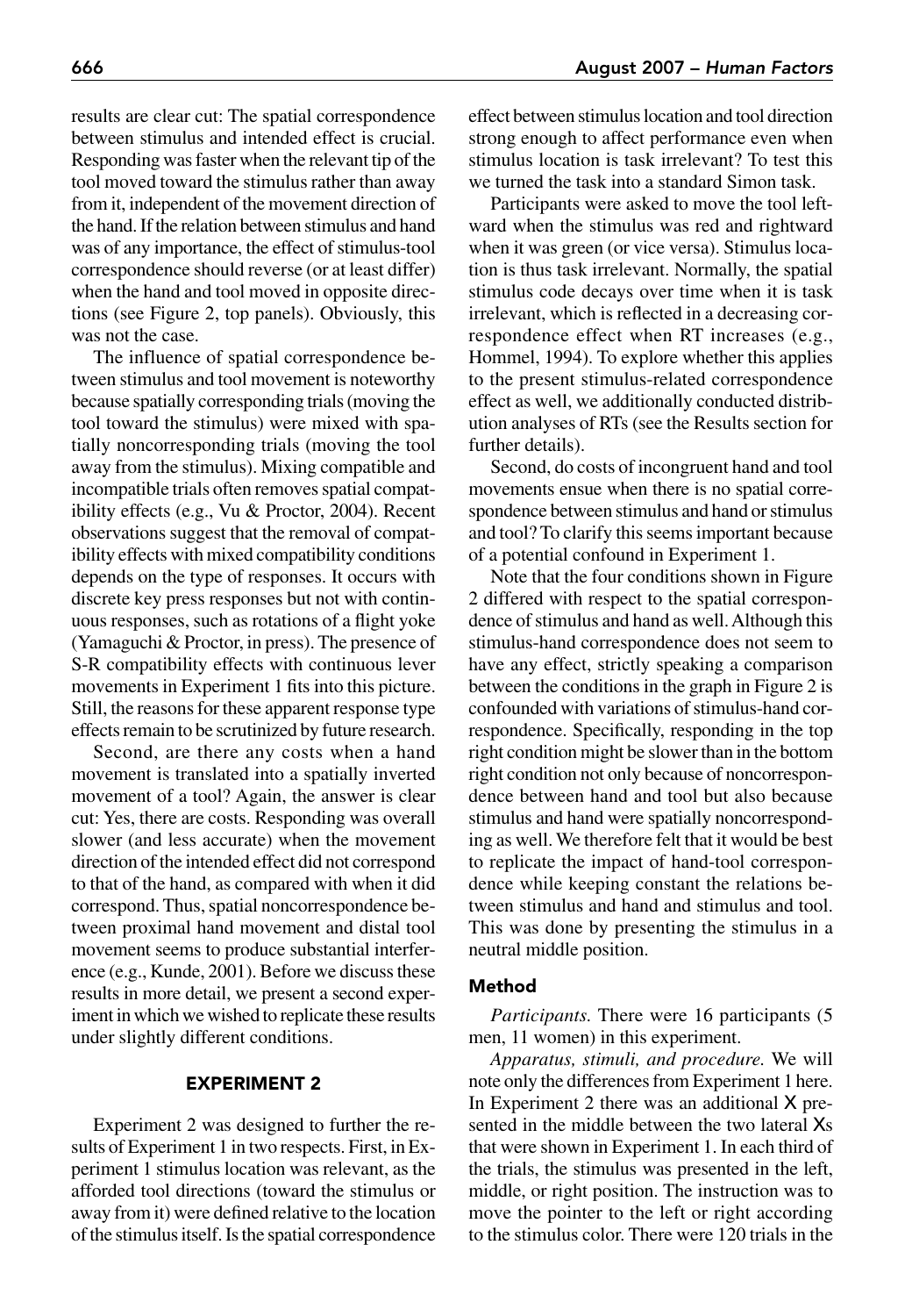direct and indirect control condition, consisting of 40 trials that afforded a movement of the pointer that was spatially corresponding, neutral, or noncorresponding to the stimulus position.

## Results

Reactions with RTs below 100 ms and above 1500 ms were discarded (2.1% of the data). The RTs were submitted to an ANOVAwith the factors stimulus-tool correspondence (corresponding, neutral, noncorresponding) and hand-tool correspondence (corresponding or noncorresponding).

Responding was faster when stimulus location and direction of the tool tip corresponded than when they did not,  $F(2, 30) = 47.34$ ,  $MSE =$ 490.94, *p* < .01 (see Figure 3). Compared with the neutral condition, the 25-ms costs with noncorrespondence, as well as the 29-ms benefits with correspondence, were significant (both *p*s < .01). Responding was faster when hand and tool moved in the same direction rather than in opposite directions *F*(1, 15) = 11.67, *MSE* = 3,201.04, *p* < .01. This difference was significant at all levels of stimulus-tool correspondence (all *p*s < .01). Stimulus-tool correspondence and hand-tool correspondence did not interact  $(F = 1.01, p > .35)$ . The mean error rate was 2.9%. There were no effects in the analysis of error rates.

To gain insight into the temporal dynamics of the stimulus-tool correspondence effect, we performed distribution analyses of the RT data. For each participant and stimulus-tool correspondence level, RTs were rank ordered and divided into five proportional bins. Then the mean RTs within these bins were subjected to ANOVAs with the factors bin and stimulus-tool correspondence. These data are shown in Figure 4 (right panel). The effect of stimulus-tool correspondence decreased with increasing RTs,  $F(8, 120) = 4.54$ ,  $MSE =$ 493.26,  $p < 0.01$ . The same analysis performed on the data of Experiment 1, in which stimulus location was relevant, revealed no significant changes of the stimulus-tool correspondence effects across RT levels (see Figure 4, left panel).

#### **Discussion**

Experiment 2 replicated the results of Experiment 1. First, responding was faster when the tool moved toward the stimulus rather than away from it. This was the case even though stimulus location was irrelevant. This stimulus-tool correspondence effect decreased with increasing RT, which suggests that the irrelevant spatial stimulus code decays (Hommel, 1994). By contrast, there were no signs of decay in Experiment 1, in which stimulus location was relevant. Thus, in this respect



*Figure 3.* RTs as a function of stimulus-tool correspondence and hand-tool correspondence in Experiment 2. Error bars represent standard errors of the means.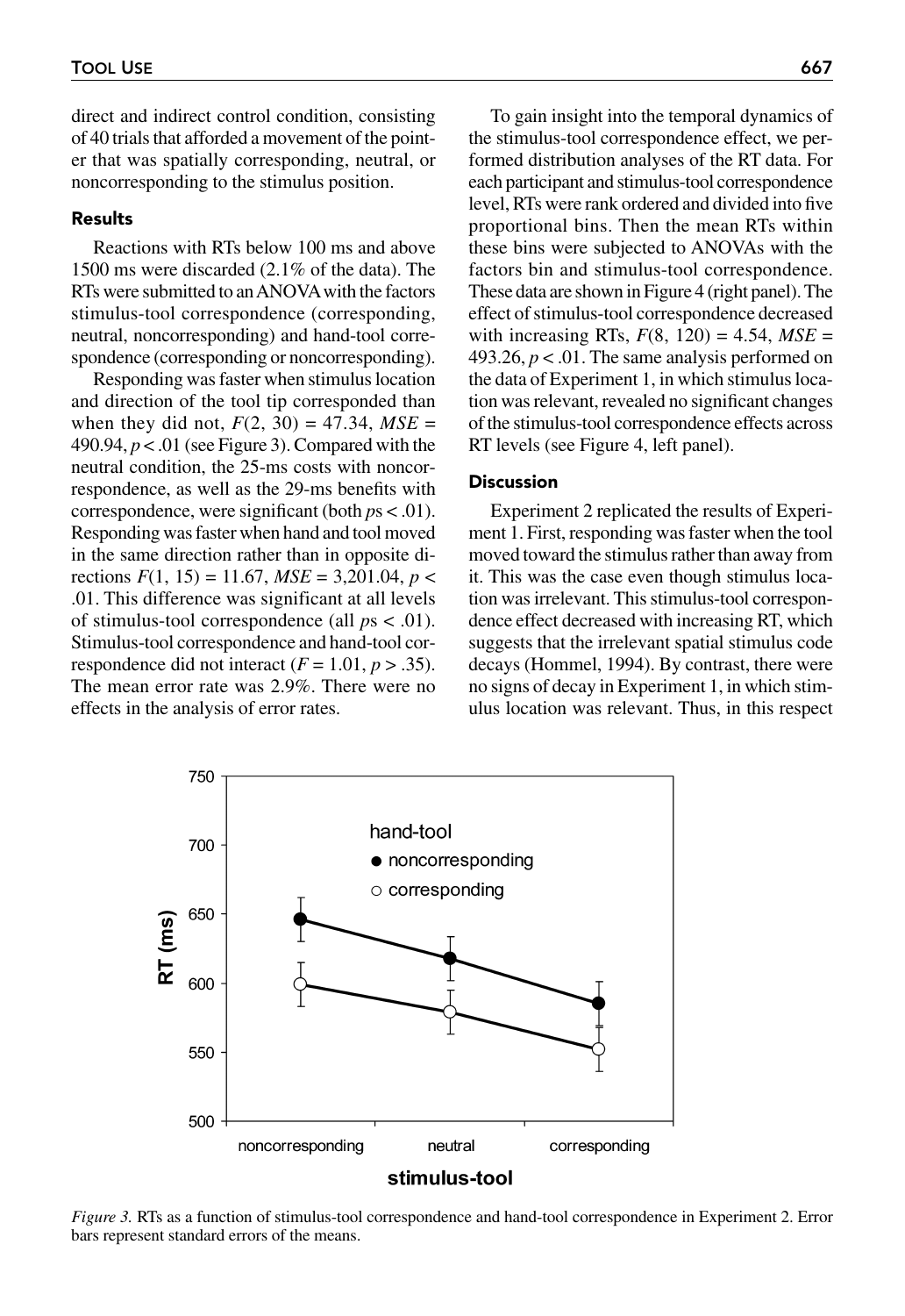

*Figure 4.* Reaction times as a function of RT quintile and stimulus-tool correspondence in Experiment 1 (left panel) and Experiment 2 (right panel).

the present tool-mediated compatibility effects resemble spatial S-R compatibility effects without transformation between response and effect, in which task-irrelevant spatial stimulus codes decay whereas task-relevant spatial codes do not (Roswarski & Proctor, 1996).

Second, we also replicated the overall performance benefit of actions when hand and tool move in the same direction rather than in opposite directions. This was the case even when stimulus location was neutral to both direction of the hand and direction of the tool. Thus, we can be confident that at least under the present conditions, there is a cost when an intended tool effect has to be brought about by a hand movement that is spatially incompatible to the tool movement.

# GENERAL DISCUSSION

The present paper sought to specify the constraints that arise when responses to a stimulus are required with a quasi-mechanical tool that creates spatially incompatible movements of hand and tool. Learning about these constraints is of interest from a theoretical as well as an applied perspective. Basically, the situation in our experiments is determined by three events: the stimulus, the intended tool movement, and the hand movement.

These three events varied on a common spatial dimension. Thus, in principle, there might be spatial compatibility effects between all these events– that is, between stimulus and hand, stimulus and tool, and hand and tool. As it turned out, only two of these potential effects had an impact on behavior. Performance was superior when the stimulus location corresponded to the intended tool movement and when the intended tool movement corresponded to the necessary hand movement. By contrast, the spatial correspondence between stimulus location and hand movement had no impact on performance under the present conditions.

Regarding the compatibility effect between stimuli and intended effects (tool movements), our results are in accord with those of a previous study by Hommel (1993), which used discrete key press responses and discrete visual effects. However, there are noteworthy differences as well.

First, the spatial correspondence effect between responding hand and intended effect was significant in the present two experiments, whereas it was numerically smaller and not significant in all conditions of the studies by Hommel (1993) and Proctor et al. (2004). This might relate to a stronger overlap of the continuous movements of the hand and the tool in the present study, as compared with the discrete key presses and visual key press effects (Hommel, 1993) or the wheel turns and cursor movements in previous studies (Proctor et al., 2004).

Second, Hommel (1993) observed small effects of correspondence between stimulus and response hand, but such "traditional" S-R correspondence effects were not apparent in the present study. If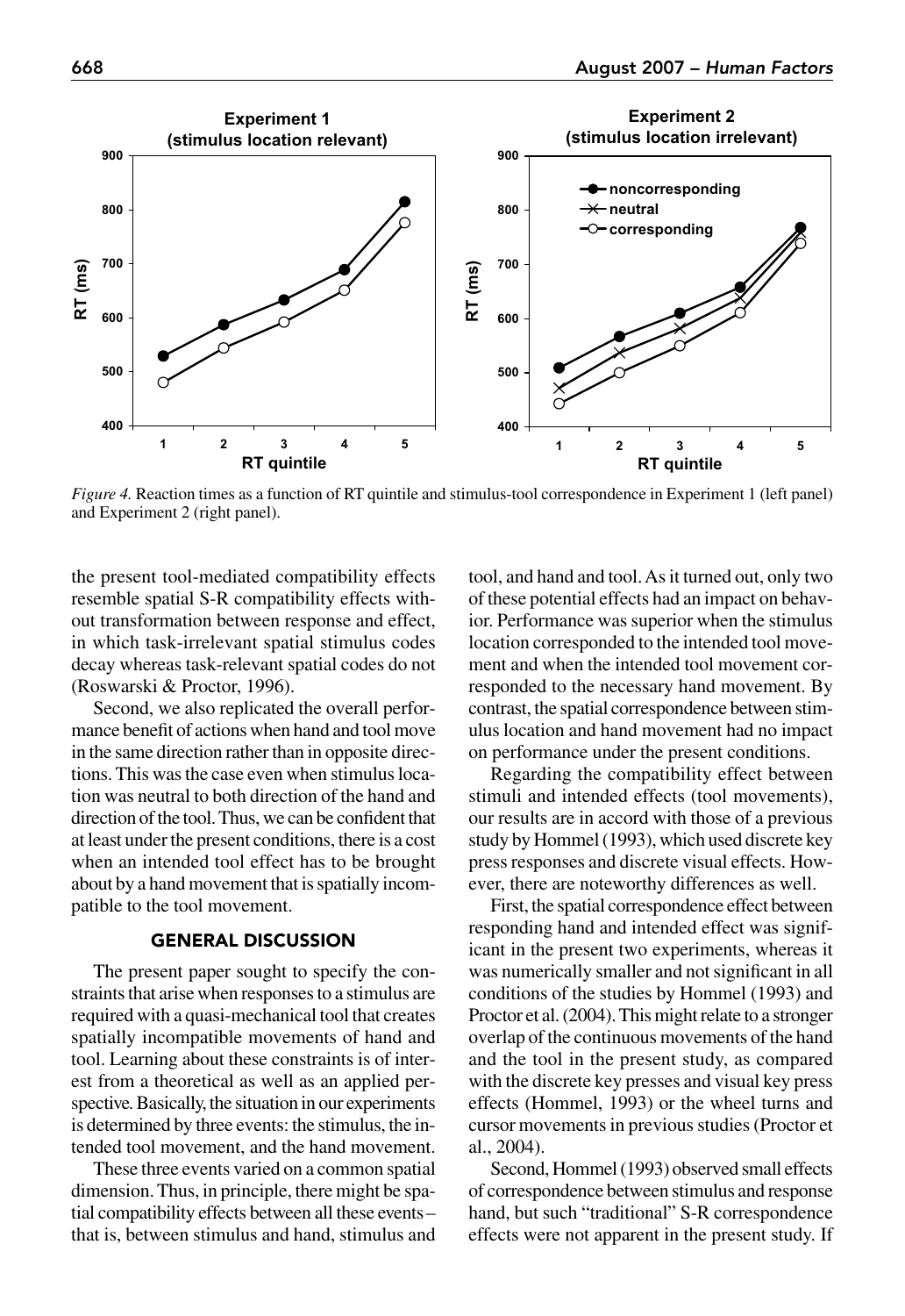they were there, the impact of a stimulus-effect correspondence (i.e., the variable depicted on the *x* axis in Figures 2 and 3) should differ between conditions in which the hand and tool moved in identical directions and those in which they moved in opposite directions. Such differences were not apparent.

How can one account for these results? We find it simplest to describe the present results in terms of the transformations involved. Stimulusoriented lever movements presumably involve two such transformations: one that converts the stimulus into an afforded movement of the tip of the tool and a second one that converts the afforded movement of the tool tip into a necessary movement of the tool handle. Obviously, response times depend only on the relationship of neighboring elements of this processing chain, as there is no direct correspondence effect between stimulus location and hand (or handle) movement. Thus, these two transformations remain separate under the conditions investigated here.

The reasons for this apparent separation are not trivial and remain to be scrutinized. They might have to do with the involvement of visual attention in stimulus-tool and tool-hand transformations. It seems plausible that in the present task visual attention, covertly or overtly, has to visit three locations in serial order: the stimulus location, the target location of the tool, and the target location of the hand. Moving attention first from the stimulus to the tool's target location would be easier when both coincide, to some degree, than when they diverge.

In fact, orienting attention in a direction opposite to a previous attention shift is especially time costly (the so-called meridian effect; Umiltà, Riggio, Dascola, & Rizzolatti, 1991). Only after the tool's target direction is specified is attention oriented to the hand to determine or control its movement direction. This shift from the tip of the tool to the hand is likely to proceed faster when tool and hand move in the same direction rather than in opposite directions (i.e., attention would have to travel a shorter distance or cover a smaller area). A straightforward prediction from this model is that factors that affect reorienting of attention (e.g., spatial distance) should affect the present compatibility effects as well.

#### Recommendations

Although the explanations of the observed ef-

fects are admittedly speculative and afford further specification, there are practical implications of the present results. First, users of tools similar to the one simulated here should be aware that there is a cost of moving hand and tool in opposite directions, as compared with a more natural corresponding movement of hand and tool. As noted, these costs appear quite substantial in terms of RTs and presumably correspond to the problem of inverting the movements of handles and working ends of surgical instruments in laparoscopic surgery, known as the fulcrum effect.

Our results prompt the recommendation to avoid such inversions when possible – for example, by providing reinverted visual feedback of the tool end on a control monitor. In line with such a recommendation, it has been reported that providing visual feedback that corresponds to the direction of hand movements enables novices, with a very limited amount of practice, to reach the performance levels of experienced surgeons (Crothers, Gallagher, McClure, James, & McGuian, 1999).

Second, the correspondence between stimulus and response location (i.e., location of the hand), which is normally a strong determinant of performance, loses its importance when a tool is used that spatially transforms this movement. In other words, the spatial relation between stimulus and intended effect, rather than that between stimulus and necessary hand movement, seems to be crucial. When the use of tools is inevitable, one should take care to make stimuli (e.g., warning signals or other information about the status of the patient or operation system) and intended effect compatible, rather than stimuli and proximal arm movements. Of course, these recommendations need to be evaluated in simulated conditions.

#### REFERENCES

- Crothers, I. R., Gallagher, A. G., McClure, N., James, D. T. D., & McGuian, J. (1999). Experienced surgeons are automated to the "fulcrum effect": An ergonomic demonstration. *Endoscopy, 31,* 365–369.
- Fitts, P. M., & Seeger, C. M. (1953). S-R compatibility: Spatial characteristics of stimulus and response codes. *Journal of Experimental Psychology, 46,* 199–210.
- Guiard, Y. (1983). The lateral coding of rotations: A study of the Simon effect with wheel-rotation responses. *Journal of Motor Behavior, 15,* 331–342.
- Hommel, B. (1993). Inverting the Simon effect intention: Determinants of direction and extent of effects of irrelevant spatial information. *Psychological Research, 55*, 270–279.
- Hommel, B. (1994). Spontaneous decay of response-code activation. *Psychological Research, 56*, 261–268.
- Kerr, B. (1976). Decisions about movement direction and extent. *Journal of Human Movement Studies, 3,* 199–213.